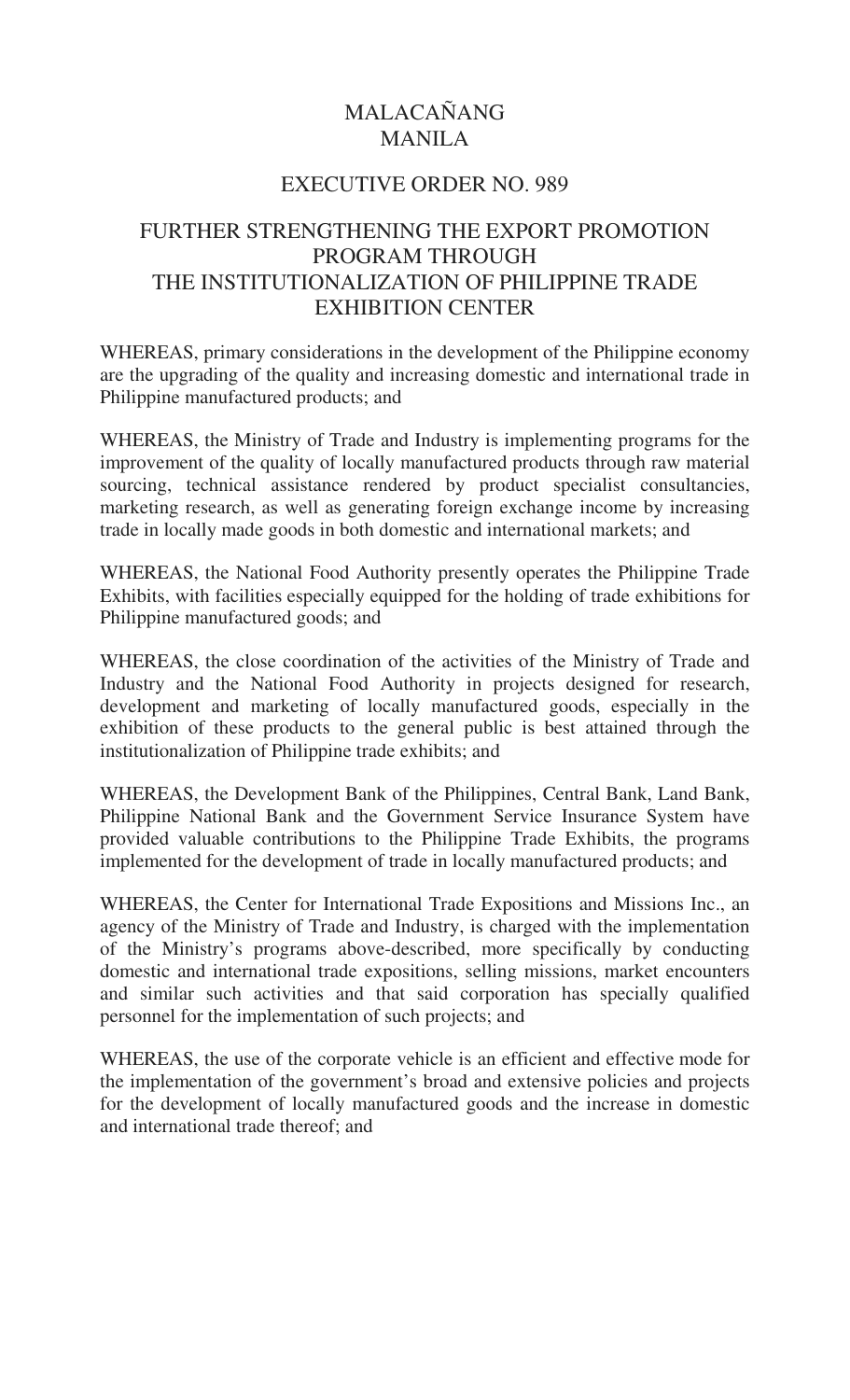WHEREAS, the institutionalization of Philippine Trade Exhibits through the formation of a corporation dedicated to the implementation of the foregoing government policies and programs will achieve the expeditious and cost effective implementation of these policies and programs;

NOW, THEREFORE, I, FERDINAND E. MARCOS, President of the Republic of the Philippines, by virtue of the powers vested in me by the Constitution, do hereby order and ordain:

SECTION 1. There is hereby created a PHILIPPINE TRADE EXHIBITION CENTER, which shall institutionalize the holding of trade exhibits for the promotion of locally manufactured products and implement projects designed to upgrade the quality of such products to international standards, coordinate raw material sourcing, develop markets therefor and provide assistance to Philippine manufacturers in general.

SEC. 2. Existing facilities of the Philippine Trade Exhibits located at Roxas Boulevard, Pasay City, Metro Manila, are hereby transferred to, and shall be the capital/equity contribution of the National Food Authority; the land-site of the Philippine Trade Center is hereby transferred to, and shall be part of the capital of the PHILIPPINE TRADE EXHIBITION CENTER, in consideration for which the government agencies in whose name the land-site is registered shall receive, as the other capital contributors, corresponding shares of stock.

However, no obligation pertaining to the land-site and facilities transferred by virtue of this provision shall accrue to or become the liability of the PHILIPPINE TRADE EXHIBITION CENTER.

The Ministry of Trade and Industry shall provide the initial operating capital to the PHILIPPINE TRADE EXHIBITION CENTER. For this purpose, the sum of SIXTEEN MILLION PESOS (P16,000,000.00) from the Garments and Textile Export Board's Special Account No. 151 is hereby transferred to the Center as a reimbursable advance fund for construction, facility improvements and acquisition of equipment and the Budget Minister is directed to effect is immediate release.

The capitalization of the Center shall be determined by its Board of Governors.

SEC. 3. The Board of Governors of the PHILIPPINE TRADE EXHIBITION CENTER shall be composed of the following:

1) The Minister of Human Settlements as Chairman,

2) The Minister of Trade and Industry as Vice Chairman,

3) The Administrator of the National Food Authority,

4) The Governor of the Central Bank of the Philippines,

5) The President of the Philippine National Bank,